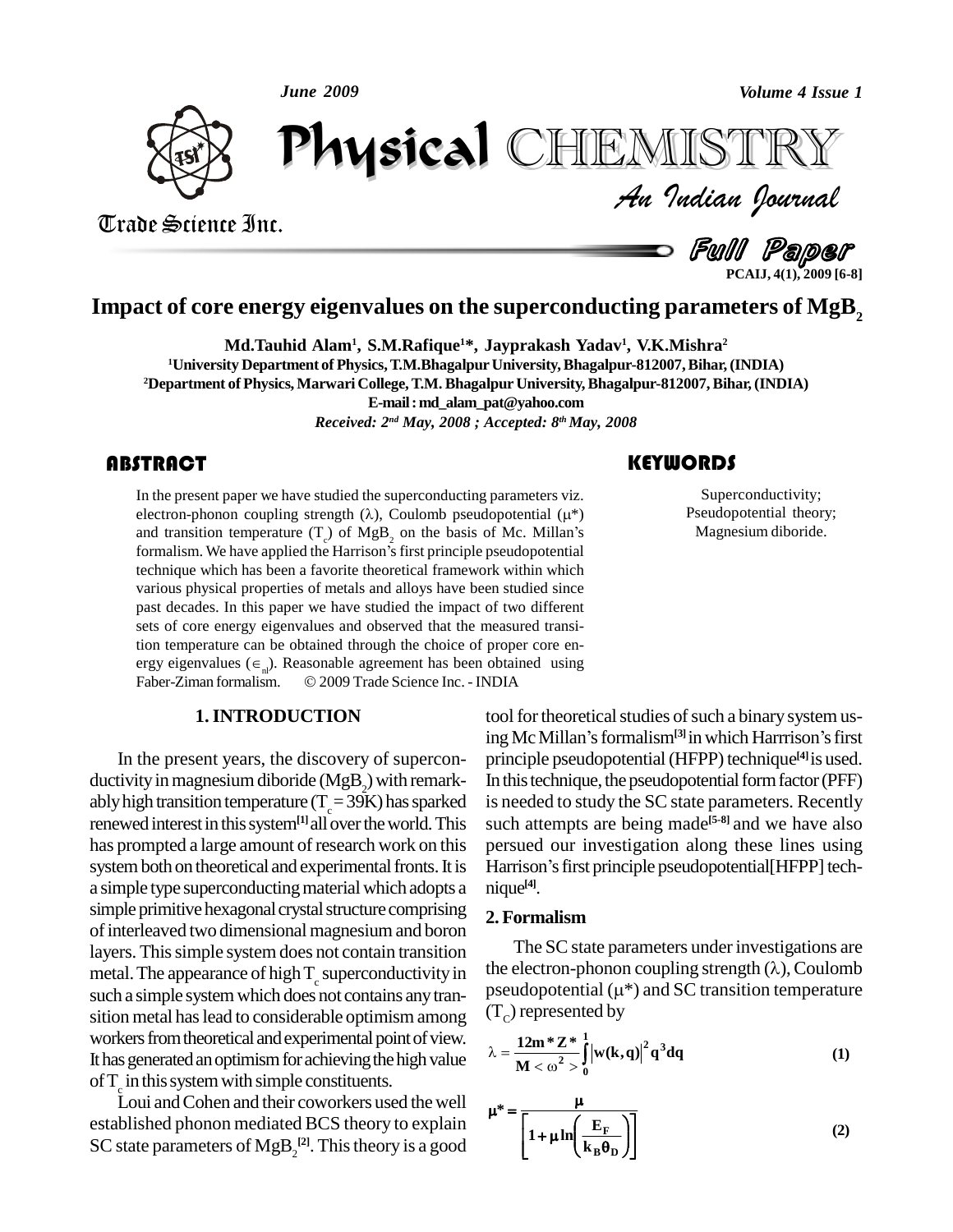l

Ful Paper

where 
$$
\mu = \frac{m_b}{\pi k_F} \int_0^1 \frac{dq}{q \in * (q)}
$$
  
\n
$$
= \theta_D \left[ -1.04(1+\lambda) \right]
$$
\n $\frac{d^2}{dq^2}$ 

and 
$$
T_C = \frac{\theta_D}{1.45} \exp\left[\frac{-1.04(1+\lambda)}{\lambda - \mu * (1 + 0.62\lambda)}\right]
$$
 (4)

In the above equations the  $m^*$  is the effective mass of the electron,  $Z^*$  the effective valence, M the atomic from  $I$ In the above equations the m<sup>\*</sup> is the effective mass<br>of the electron, Z<sup>\*</sup> the effective valence, M the atomic f<br>mass,  $\langle \omega^2 \rangle$  the averaged phonon frequency, k<sub>B</sub> the 1 of the electron, Z\* the effective va<br>mass, < $\infty^2$ > the averaged phonon<br>Boltzmann's constant,  $\theta$ <sub>p</sub> the Deb Boltzmann's constant,  $\theta_{\rm p}$  the Debye temperature, m<sub>b</sub> the band mass of the electron from the specific heat measurements,  $E_F$  the Fermi energy,  $k_F$  the Fermi wave form fa<br>vector, q the phonon wave vector, k the electronic wave and the<br>vector  $(\pi/\lambda)$  and  $\eta = q/2k_F$ . < $\omega^2$ > has been estimated  $\epsilon^*(q)$  i vector, q the phonon wave vector, k the electronic wave and th<br>vector  $(\pi/\lambda)$  and  $\eta = q/2k_F$ . < $\omega^2$ > has been estimated  $\epsilon^*(q)$ <br>by  $(k_B \theta_p)^2$  as done by other workers. ) <sup>2</sup> as done by other workers.

The non-local screened form factor of the alloy<sup>[9]</sup> the c using Faber-Ziman formalism is given by<br> $|\mathbf{w}(\mathbf{k}, \mathbf{q})_{12}|^2 = \mathbf{c}_1 |\mathbf{w}(\mathbf{k}, \mathbf{q})_1|^2 + \mathbf{c}_2 |\mathbf{w}(\mathbf{k}, \mathbf{q})_2|^2$ 

$$
|\mathbf{w}(\mathbf{k}, \mathbf{q})_{12}|^2 = \mathbf{c}_1 |\mathbf{w}(\mathbf{k}, \mathbf{q})_1|^2 + \mathbf{c}_2 |\mathbf{w}(\mathbf{k}, \mathbf{q})_2|^2
$$
  
+ 2( $\mathbf{c}_1 \mathbf{c}_2$ )<sup>1/2</sup>| $\mathbf{w}(\mathbf{k}, \mathbf{q})_1 ||\mathbf{w}(\mathbf{k}, \mathbf{q})_2|$  (5)

where,  $c_1$  and  $c_2$  = Concentration fractions of Mg and B respectively,  $w(k, q)$ <sub>1</sub> and  $w(k, q)$ <sub>2</sub> = Form factors of Mg and B respec- h tively, w(k, q)<sub>12</sub> = Form factor of MgB<sub>2</sub>

The basic needs for the computation of the paramtively, w(k, q)<sub>12</sub> = Form factor of MgB<sub>2</sub> function<br>The basic needs for the computation of the param-<br>eters  $\lambda$  and  $\mu$  \* are the form factor w(k,q) and the TABI The basic needs for the computation of the parameters  $\lambda$  and  $\mu$  \* are the form factor w(k,q) and the TAl modified Hartree dielectric screening function  $\in$  \*(q) auth which has to be computed for the system under investigation through equation (5).

The screened form factor of the constituent metals is given by  $(v_{\alpha}^{d})/\epsilon^{*}(a)$  +  $+v_{c}^{c}+v_{d}^{d}\,|c \in \mathcal{E}(\mathbf{q})|_{+}$ 

$$
\mathbf{w}(\mathbf{k}, \mathbf{q}) = \left[ \left( \mathbf{v}_\mathbf{q}^{\mathbf{a}, \mathbf{b}} + \mathbf{v}_\mathbf{q}^{\mathbf{c}} + \mathbf{v}_\mathbf{q}^{\mathbf{d}} \right) / \mathbf{e}^* (\mathbf{q}) \right] +
$$
  
\n
$$
\left[ \left\{ \mathbf{I} - \mathbf{G}(\mathbf{q}) \right\} \mathbf{v}_\mathbf{q}^{\mathbf{f}} / \mathbf{e}^* (\mathbf{q}) + \mathbf{W}^\mathbf{R} \right]
$$
 (6)

 $\left[\{1-G(q)\}v_q^f / \epsilon^*(q) + W^R\right]$ <br>
where,  $v_q^{a,b}$  is the valence charge and core electron potential, subseteq the conduction band–core exchange potential,  $v_q^d$  the con- $\int_{q}^{c}$  the conduction band–core exchange potential,  $v_{q}^{d}$  the conwhere,  $v_{\eta}^{S_0}$  is the valence charge and<br> $v_{\eta}^{c}$  the conduction band–core exchang<br>duction electron potential,  $v_{\eta}^{c}$  the scre  $\frac{f}{q}$  the screening potential and W<sup>R</sup>  $\frac{f}{1g}$ the repulsive potential.

The modified Hartree dielectric screening function<br>
represented by<br>  $*=[1+G(q)][\epsilon(q)-1]+1$  (7) served is represented by

$$
\in^*=[1+G(q)][\in(q)-1]+1 \tag{7}
$$

The hartree dielectric screening function is given by  
\n
$$
\epsilon = 1 + \frac{2}{\pi k_F \eta^2} \left[ 1 + \frac{4 - \eta^2}{4\eta} \ln \left| \frac{2 + \eta}{2 - \eta} \right| \right]
$$
\n(8) Metals

The exchange correlation function is given by  
\n
$$
G(q) = A \left[ 1 - e^{-Bn^2} \right]
$$
\n(9)

in the (V-S ) form<sup>[10]</sup> of exchange-correlation function.<br>A and B are (V-S) constants. The modified Hartree<br>dielectric screening function  $\in$ <sup>\*</sup> is also involved in the A and B are (V-S) constants. The modified Hartree<br>dielectric screening function  $\in^*$  is also involved in the<br>expression for Coulomb coupling strength  $\mu^*$ . expression for Coulomb coupling strength  $\mu^*$ .<br> **3. Computation**<br>
The core energy eigenvalues ( $\in_{\pi}$ ) have been taken

#### **3.Computation**

the These eigenvalues of the constituents metals Mg and B from Herman-Skillman (H-S) **[11]** andClementi(C) **[12]**. obtained from two different sources have been pre sented in TABLE 1. The computation of the (HFPP) formfactorw(**k**,**q**) has been done through equation (6) and the modified Hartree dielectric screening function  $\in$  \*(q) is carried on through equation (7, 8 and 9). From these computed form factors  $w(\mathbf{k},\mathbf{q})$ <sub>1</sub> and  $w(\mathbf{k},\mathbf{q})$ <sub>2</sub> of the constituent metals Mg and B, the form factor  $w(\mathbf{k},\mathbf{q})_{12}$  of the system  $\mathrm{MgB}_2$  is obtained through equation (5). The computed form factors of MgB<sub>2</sub> obtained<br>using two sets of core - energy eigenvalues viz. those of<br>Herman-Skillman (H) and Clementi (C) using X $\alpha$ using two sets of core - energy eigenvalues viz. those of using two sets of core - energy eigenvalues viz. those of<br>Herman-Skillman (H) and Clementi (C) using X $\alpha$ -<br>exchange parameter ( $\alpha = \alpha_{\rm vt}$ ) and orthogonalisation Herman-Skillman (H) and Clementi (C) using X $\alpha$ -<br>exchange parameter ( $\alpha = \alpha_{\rm vt}$ ) and orthogonalisation<br>hole parameter ( $\beta = 1$ ) and V-S exchange-correlation function<sup>[10]</sup> have been presented in TABLE 2. The computed SC state parameters have been presented in TABLE 3 alongwith the theoretical data of the other authors as well as the experimental data wherever available. The nature of the computed form factors have been shown in figure 1 for comparison.

#### **4. RESULTAND DISCUSSION**

From TABLE 1 we observe that in case of Mg, the H eigenvalues are smaller than C eigenvaluesfor 1s state. But for 2s and 2p-states, the H eigenvalus are greater than C eigenvalues. The relative deviations  $\Delta \in_{nl}$ <br>= ( $\in_{nl}$ )<sub>H</sub> – ( $\in_{nl}$ )<sub>C</sub> are -1.11, 0.972 and 1.24 (Ryd.) for 1s, 2s and 2p-states respectively. In case of B, the H eigenvalues are samaller than C eigenvalues for 1s-state. The relative deviation is-1.017 for 1s-state. It is ob served that there are both negative and positive devia-

**TABLE 1** : Comparative table of eigenvalues of Mg and B (in Ryd.)<br> **Metals** Sources Energy eigenvalues  $\Delta \epsilon_{nl}$ **Ryd.)** 

|    | <b>Metals Sources</b>                                      | <b>Energy eigenvalues</b> |                 |  | $\Delta \epsilon_{nl}$                                                               |                   |  |
|----|------------------------------------------------------------|---------------------------|-----------------|--|--------------------------------------------------------------------------------------|-------------------|--|
|    |                                                            | $\epsilon_{10}$           | $\epsilon_{20}$ |  | $\epsilon_{21}$ $\Delta \epsilon_{10}$ $\Delta \epsilon_{20}$ $\Delta \epsilon_{21}$ |                   |  |
| Mg | H                                                          |                           |                 |  | 94.95 6.552 4.144 -1.11 0.972 1.124                                                  |                   |  |
|    | C                                                          | 96.06 5.58 30.02          |                 |  |                                                                                      |                   |  |
| B  | H                                                          | $14.373 - 1.017$          |                 |  |                                                                                      |                   |  |
|    | C                                                          | 15.390                    |                 |  |                                                                                      |                   |  |
|    | $\Delta \epsilon_{nl} = (\epsilon_{nl})/(\epsilon_{nl})^2$ |                           |                 |  |                                                                                      |                   |  |
|    |                                                            |                           |                 |  | <b>Physical CHEMISTRY</b>                                                            |                   |  |
|    |                                                            |                           |                 |  |                                                                                      | An Indian Nournal |  |